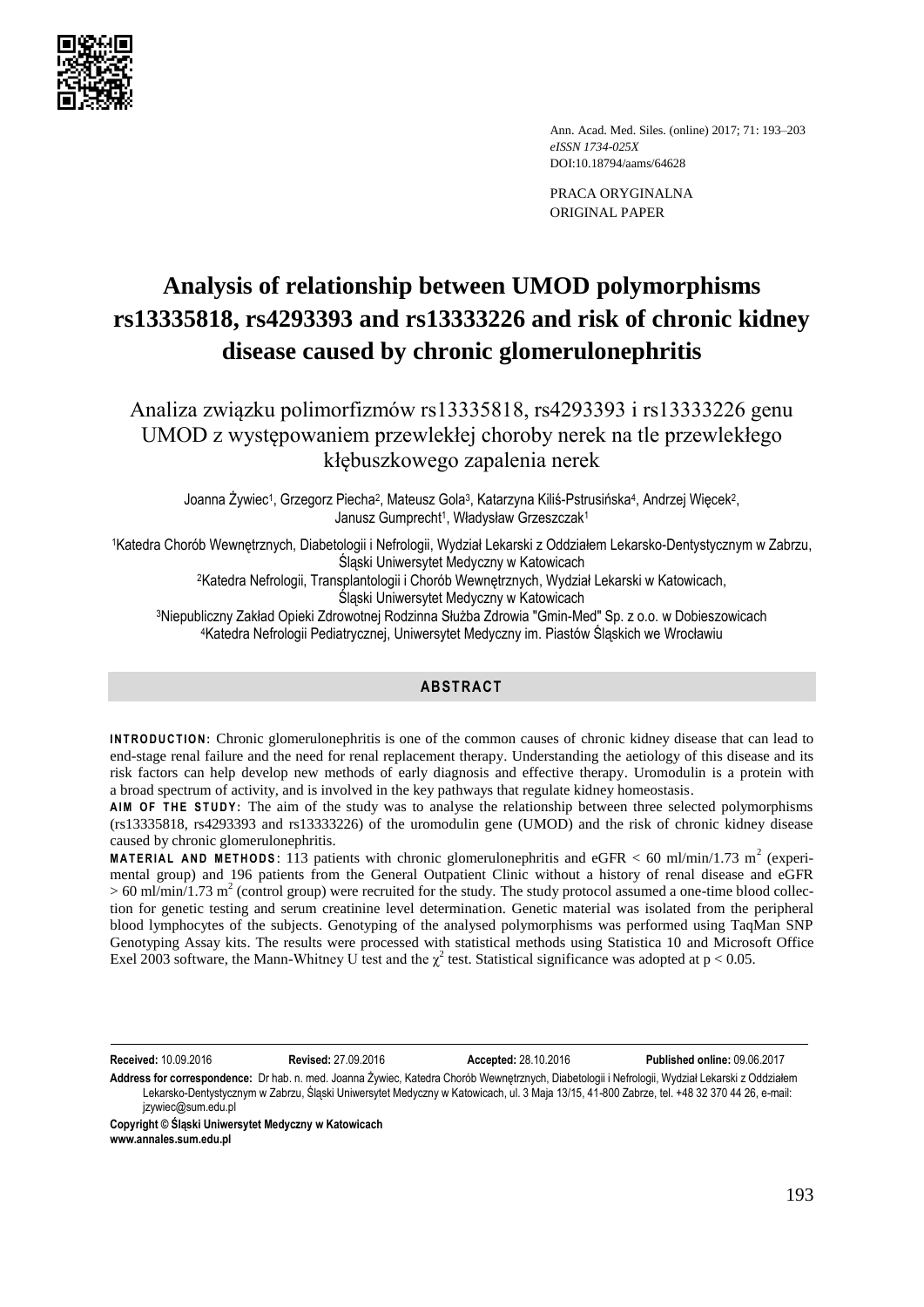

RESULTS: No statistically significant differences in the distribution of genotypes between the experimental and control groups were found for any of the three analysed UMOD variants.

**C O N C L U S I O N S :** UMOD polymorphisms rs13335818, rs4293393 and rs13333226 are not associated with the risk of chronic kidney disease caused by chronic glomerulonephritis.

#### **KEY WORDS**

chronic kidney disease, chronic glomerulonephritis, uromodulin gene polymorphisms

## **STRESZCZENIE**

**W S T Ę P :** Przewlekłe kłębuszkowe zapalenie nerek jest jedną z częstych przyczyn przewlekłej choroby nerek mogącej prowadzić do ich schyłkowej niewydolności i konieczności stosowania terapii nerkozastępczej. Poznanie etiologii tej choroby oraz czynników ryzyka daje nadzieję na wdrożenie nowych metod wczesnej diagnostyki i skutecznej terapii. Uromodulina jest białkiem prezentującym szerokie spektrum działań, włączonym w kluczowe szlaki warunkujące homeostazę nerek.

**C E L P RA C Y**: Celem pracy była ocena związku wybranych trzech polimorfizmów (rs13335818, rs4293393 i rs13333226) genu uromoduliny (UMOD) z występowaniem przewlekłej choroby nerek na tle przewlekłego kłębuszkowego zapalenia nerek.

**M A T E R I A Ł I M ET O D Y :** Do badania zrekrutowano 113 chorych z przewlekłym kłębuszkowym zapaleniem nerek i eGFR < 60 ml/min/1,73 m<sup>2</sup> (grupa badana) oraz 196 pacjentów Poradni Ogólnej POZ bez chorób układu moczowego w wywiadzie, z eGFR > 60 ml/min/1,73 m<sup>2</sup> (grupa kontrolna). Protokół badania przewidywał jednorazowe pobranie krwi do wykonania badań genetycznych oraz w celu oznaczenia stężenia kreatyniny w surowicy. Materiał genetyczny wyizolowano z limfocytów krwi obwodowej badanych. Genotypowanie badanych polimorfizmów przeprowadzono z wykorzystaniem zestawów TaqMan SNP Genotyping Assay.

Uzyskane wyniki opracowano statystycznie na podstawie programów Statistica 10 i Microsoft Office Exel 2003 z wykorzystaniem: testu Manna-Whitneya i testu  $\chi^2$ . Za granice istotności statystycznej przyjęto wartości p < 0,05.

**W Y N I K I :** W zakresie żadnego z trzech badanych polimorfizmów UMOD nie stwierdzono znamiennych statystycznie różnic w rozkładzie genotypów pomiędzy grupami badaną a kontrolną.

**W N I O S K I :** Nie wykazano związku polimorfizmów rs13335818, rs4293393 i rs13333226 genu UMOD z występowaniem przewlekłej choroby nerek na tle przewlekłego kłębuszkowego zapalenia nerek.

#### SŁOWA KLUCZOWE

przewlekła choroba nerek, przewlekłe kłębuszkowe zapalenie nerek, polimorfizmy genu uromoduliny

### **INTRODUCTION**

Research on uromodulin has been carried out for over 65 years, but the role of this protein produced by renal tubular cells and excreted in the urine remains unclear, yet important beyond any question [1,2,3,4,5]. Many facts suggest that uromodulin is a key substance regulating homeostasis of the urinary system [6,7]. It determines the normal development of nephrons, regulates transport through ion channels (NKCC2, ROMK2) [8,9,10,11], but its major function is cytoprotection, generally defined as the multidirectional protection of the urinary system against all potentially pathogenic factors [6]. Because of the specific structure of the protein chain and its gel-like form, uromodulin acts locally in the urinary tract like a mechanical trap for microorganisms, elements of the immune system, etc. [12,13,14,15,16]. It also has an immuneHistoria badań nad uromoduliną liczy ponad 65 lat, ale rola tego białka produkowanego przez komórki cewek nerkowych i wydalanego do moczu nadal pozostaje niejasna, choć niepodważalnie istotna [1,2,3, 4,5]. Wiele faktów przemawia za tym, że uromodulina jest kluczowym elementem warunkującym zachowanie homeostazy układu moczowego [6,7]. Nie tylko determinuje prawidłowy rozwój nefronów czy reguluje transport jonów m.in. przez wpływ na kanały jonowe (NKCC2, ROMK2) [8,9,10,11], lecz jej główną rolą wydaje się cytoprotekcja, szeroko rozumiana jako wielokierunkowa ochrona układu moczowego przed wszelkimi potencjalnie patologicznymi czynnikami [6]. Dzięki specyficznej budowie łańcucha białkowego i żelowej strukturze rozwija swoje działanie lokalnie w drogach moczowych, wiążąc jak mechaniczna

**WSTĘP**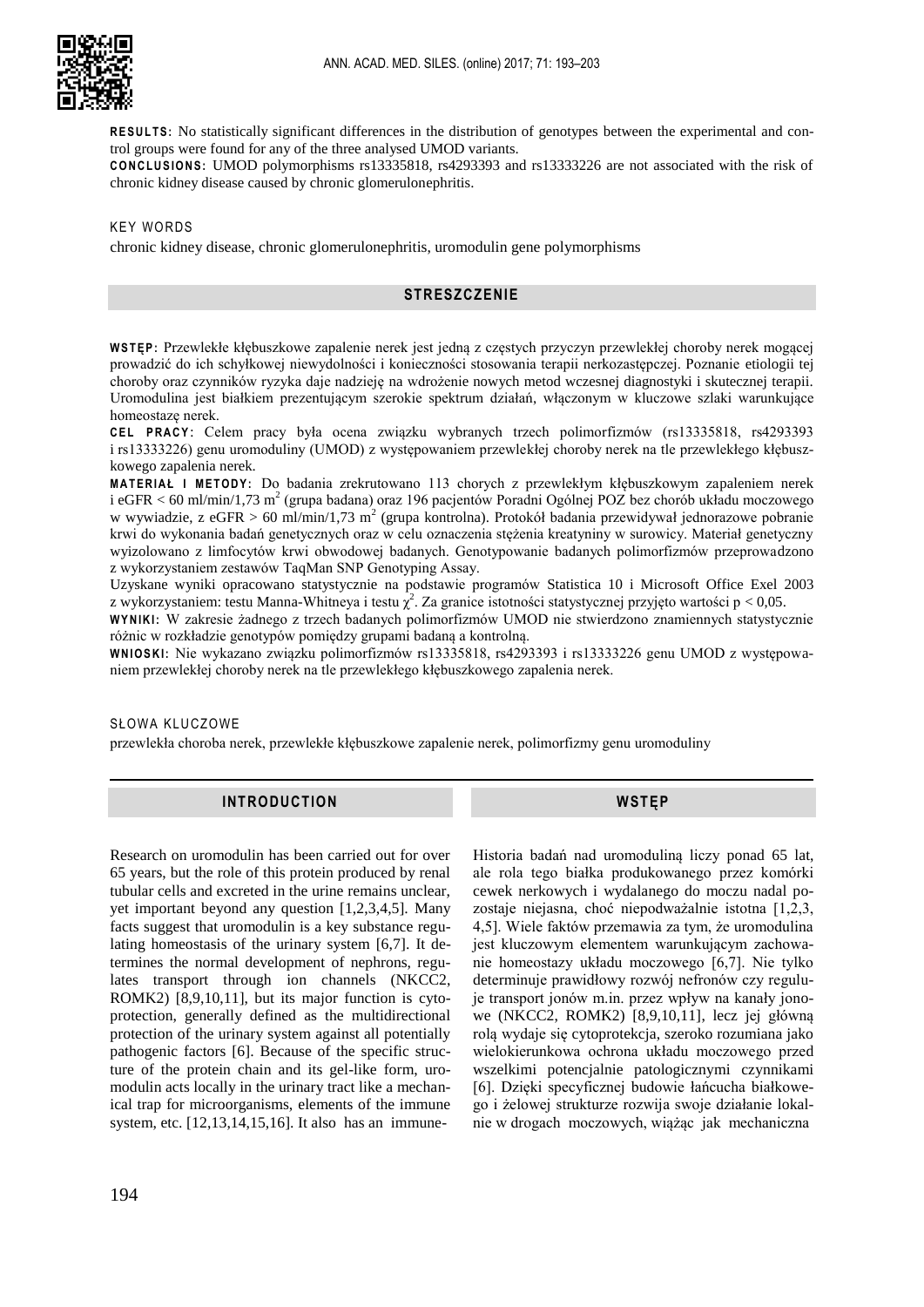

lating effect on the systemic inflammatory process [18,19,20].

A breakthrough in research on uromodulin occurred in 2009 when Anna Kottgen et al. published findings from the genome-wide association study (GWAS), indicating the uromodulin gene as a potential locus determining glomerular filtration rate and its correlation with chronic kidney disease [20]. Further research by Kottgen et al., designed as a case-control study in a group of 200 patients with chronic kidney disease (CKD), revealed that higher urinary excretion of uromodulin was a predictor of deteriorated renal function and was associated with the UMOD rs4293393 polymorphism [21]. In 2010, a group of Glasgow researchers analysed the genome in 1621 hypertensive patients and demonstrated that the G allele (UMOD; rs13333226) is associated with a lower risk of hypertension, reduced urinary uromodulin excretion, and better renal function [22]. A study published in 2010 carried out by Gudbjartsson et al. in an Icelandic population (3,203 cases of chronic kidney disease and 38,782 healthy controls) revealed a significantly higher frequency (89%) of the T allele in the UMOD rs4293393 polymorphism in subjects with CKD. The correlation between the investigated UMOD gene polymorphism and the occurrence of chronic kidney disease and serum creatinine was stronger in older patients. The UMOD gene variant also conferred protection against kidney stones when studied in 3,617 Icelandic kidney stone cases and 43,201 controls [23]. In 2010 Swedish researchers Möllsten and Torffvit designed a study to analyse the association of uromodulin with distal tubular dysfunction in patients with diabetes mellitus. The analysis of urine collected from 301 patients with type 1 diabetes (91 with microalbuminuria and 46 with macroalbuminuria) showed tubular dysfunction in patients with macroalbuminuria (70% of patients), and it was associated with the AA and AT genotypes of rs12444268 in the UMOD gene [24]. Anna Reznichenko and her research team demonstrated the association of the rs12917707 minor allele frequency (MAF) of uromodulin with a lower risk of end-stage renal disease in renal transplant recipients, regardless of their age, sex or underlying aetiology of ESRD [25]. Böger et al. followed about 26,000 individuals for over 7 years and revealed the association of the T allele at rs12917707 with a reduced risk of kidney injury [26]. The association of selected uromodulin gene variants with renal function was also confirmed by other authors [27,28].

Numerous findings suggest that uromodulin is a very important link in the pathophysiology of kidney disease. Indeed, the results of many studies are slowly beginning to add new elements to the complex pathophysiological network of pathways linking physiological disorders related to uromodulin with the risk of developing severe renal disease and its progression

pułapka m.in. drobnoustroje i elementy układu immunologicznego [12,13,14,15,16]. Wpływa ponadto modyfikująco na ogólnoustrojowy proces zapalny, wykazując właściwości immunomodulatora [18,19,20].

Przełom zainteresowań uromoduliną nastąpił w roku 2009, kiedy Anna Kottgen i wsp. opublikowali wyniki badania GWAS (*Genome-wide association study*), wskazujące na gen uromoduliny jako potencjalne *locus* warunkujące filtrację kłębuszkową i korelujące z przewlekłą chorobą nerek [20]. W dalszych badaniach Kottgen i wsp., prowadzonych jako badanie kliniczno-kontrolne w grupie 200 chorych z przewlekłą chorobą nerek (PChN), zaobserwowano, że wydalanie z moczem większych ilości uromoduliny było objawem wyprzedzającym pogorszenie funkcji nerek i wykazywało związek z polimorfizmem rs4293393 genu UMOD [21]. W roku 2010 grupa naukowców z Glasgow, drogą analizy genomu dokonanej u 1621 chorych na nadciśnienie tętnicze, wykazała m.in., że allel G polimorfizmu rs13333226 genu UMOD wiąże się ze zmniejszonym ryzykiem występowania nadciśnienia tętniczego, mniejszym wydalaniem uromoduliny z moczem i lepszą funkcją nerek [22]. Opublikowane w 2010 r. przez Gudbjartssona i wsp. wyniki badań prowadzonych w populacji islandzkiej (3 203 chorych z przewlekłą chorobą nerek i 38 782 osoby zdrowe w grupie kontrolnej) dowiodły znamiennie częstszego (89%) występowania allelu T polimorfizmu rs4293393 genu UMOD u osób z PChN. Korelacja pomiędzy badanym polimorfizmem genu UMOD a występowaniem przewlekłej choroby nerek i stężeniem kreatyniny w surowicy była wyraźniejsza w grupie chorych starszych. Badany wariant genu UMOD był równocześnie czynnikiem chroniącym przed tworzeniem złogów w nerkach, co wykazano porównując w tym samym badaniu 3 617 chorych z kamicą nerkową i 43 201 osób z grupy kontrolnej [23]. Autorzy szwedzcy, Möllsten i Torffvit, w 2010 r. zaplanowali badanie mające na celu ustalenie związku uromoduliny z dysfunkcją cewek dalszych u chorych z cukrzycą. Analizując wyniki 301 chorych z cukrzycą typu 1 (w tym 91 osób z mikroalbuminurią i 46 z białkomoczem), stwierdzili oni dysfunkcję cewki dalszej u 70% chorych z białkomoczem, co łączyło się z występowaniem genotypów AA i AT polimorfizmu rs12444268 genu UMOD [24]. Anna Reznichenko wraz z zespołem wykazała związek MAF (*minor allele frequency*) polimorfizmu rs12917707 genu uromoduliny z mniejszym ryzykiem rozwoju schyłkowej niewydolności nerek w grupie biorców nerki, niezależnie od wieku chorych, płci czy etiologii uszkodzenia nerek [25]. Böger i wsp., obserwując przez ponad 7 lat grupę około 26 tysięcy osób, ujawnili związek allelu T polimorfizmu rs12917707 z redukcją ryzyka wystąpienia uszkodzenia nerek [26]. Również inni autorzy potwierdzili asocjację wybranych polimorfizmów genu uromoduliny z funkcją nerek [27,28].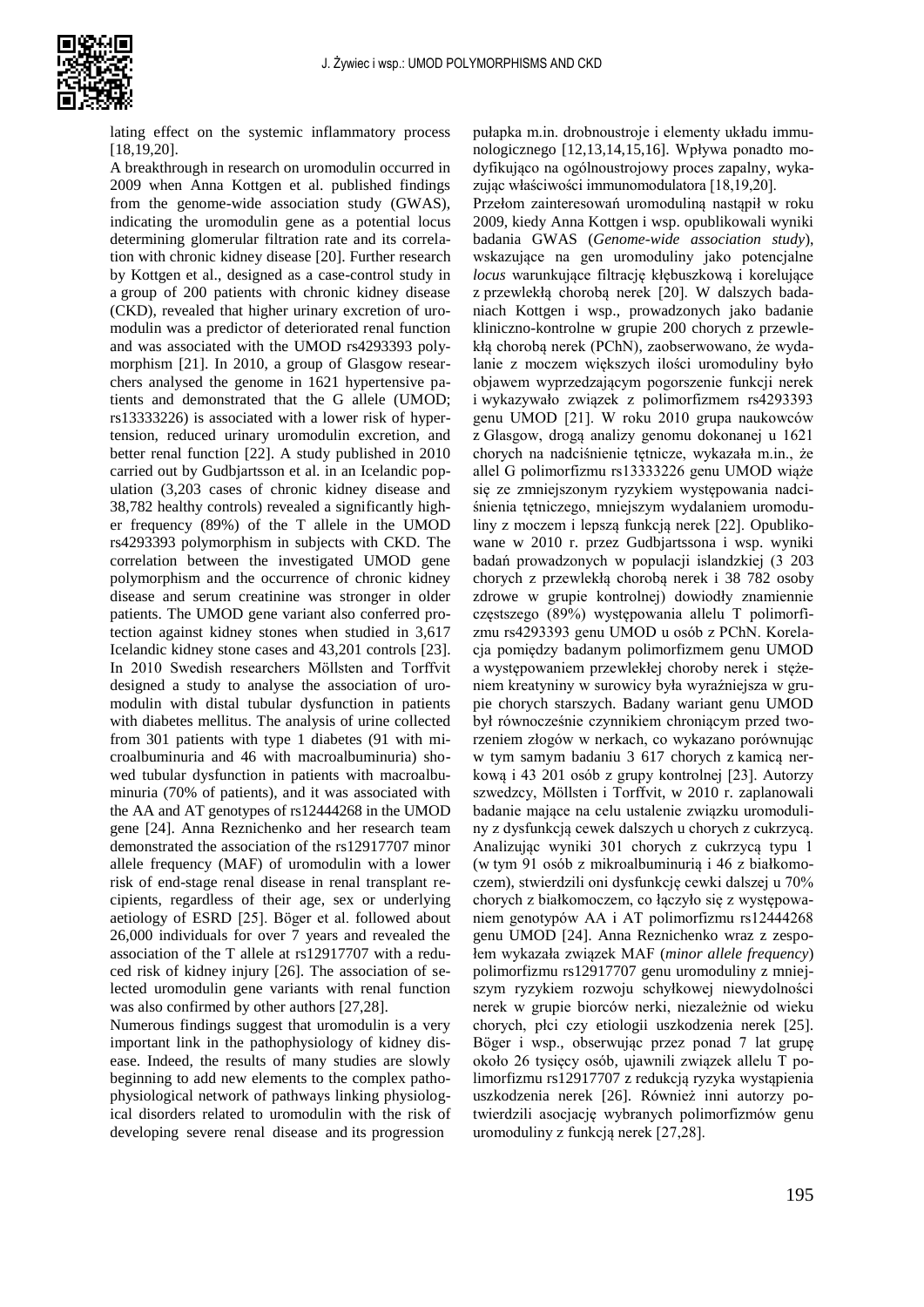

towards end-stage renal failure [5,23,25,26,29,30]. In recent decades chronic kidney disease has become a social problem, as it now affects about 11% of the population in developing countries [31]. Despite significant advances in diagnostics, therapy and medical technology, we have reached a point where medicine is unable to offer to a large group of people with endstage renal disease caused by various diseases any alternative to renal replacement therapy, which unfortunately does not provide full quality of life. Considering this fact, great hope is put in studies aimed at setting new trends for the early diagnosis and effective treatment of kidney disease [28,32]. Research on the role of uromodulin in the physiology and pathogenesis certainly represents one of these trends.

The aim of this study was to analyse the relationship between three selected polymorphisms (rs13335818, rs4293393 and rs13333226) of the uromodulin gene (UMOD) and the risk of chronic kidney disease caused by chronic glomerulonephritis.

#### **MATERIAL AND METHODS**

Recruitment to the experimental group was carried out at the Outpatient Nephrology Clinic, Nephrology Department and Dialysis Centre among patients with chronic glomerulonephritis and the third or higher stage of chronic kidney disease, i.e. estimated glomerular filtration rate  $< 60$  ml/min/1.73 m<sup>2</sup>. Other causes of chronic kidney disease were ruled out based on interviews and available medical records. The control group comprised consecutive patients without a history of urinary tract disease who were referred for a visit to the Primary Care Outpatient Clinic.

All the subjects were Caucasians and gave written informed consent to participate in the study. Informed consent on behalf of children under the age of 18 was given by parents or legal guardians. The study was approved by the Bioethics Committee of the Silesian Medical University in Katowice, Poland.

The study protocol assumed a one-time visit of the patient, during which a venous blood sample was collected for laboratory testing (for planned genetic analyses and serum creatinine determination), a retrospective analysis of medical records, and anthropometric measurements (body weight and height). Patients undergoing renal replacement therapy with repetitive haemodialysis were examined on the day of the scheduled dialysis, and blood was sampled prior to treatment. Information on the diagnosis, the course of the primary disease, and the coexistence of hypertension was acquired from the available medical records. Chronic glomerulonephritis was diagnosed based on the histopathological examination of a kidney biopsy

Liczne przesłanki sugerują, że uromodulina jest bardzo ważnym ogniwem w patofizjologii chorób nerek. W istocie wyniki wielu badań zaczynają powoli dopełniać obraz skomplikowanej sieci połączeń patofizjologicznych, prowadzących od zaburzeń fizjologicznego działania uromoduliny do rozwoju poważnych chorób nerek i ich progresji w kierunku schyłkowej niewydolności [5,23,25,26,29,30].

Temat przewlekłej choroby nerek od kilku dekad urasta do rangi problemu społecznego, bowiem dotyczy około 11% populacji krajów rozwiniętych [31]. Mimo znaczącego postępu diagnostyki, terapii, techniki i technologii medycznych doszliśmy do granicy, kiedy licznej grupie osób ze schyłkową niewydolnością nerek na tle różnych chorób nie jesteśmy w stanie zaoferować niczego poza terapią nerkozastepczą, niezapewniającą niestety pełnego komfortu życia. W tej sytuacji wielką nadzieję budzą wszelkie wyniki badań wskazujące no-we kierunki wczesnej diagnostyki i skutecznego leczenia chorób nerek [28,32]. Jeden z takich kierunków wyznaczają niewątpliwie badania nad rolą fizjologiczną i patogenetyczną uromoduliny.

Celem pracy była ocena związku wybranych trzech polimorfizmów (rs13335818, rs4293393 i rs13333226) genu uromoduliny (UMOD) z występowaniem przewlekłej choroby nerek na tle przewlekłego kłębuszkowego zapalenia nerek.

## **MATERIAŁ I METODY**

Rekrutacja do grupy badanej została przeprowadzona w Poradni Nefrologicznej, Oddziale Nefrologii i Stacji Dializ wśród osób z przewlekłym kłębuszkowym zapaleniem nerek w co najmniej trzecim stadium przewlekłej choroby nerek, tj. szacowaną filtracją kłębuszkową mniejszą niż 60 ml/min/1,73 m<sup>2</sup>. Na podstawie wywiadu oraz dostępnej dokumentacji medycznej wykluczono inne przyczyny przewlekłej choroby nerek. Grupę kontrolną stanowili kolejni pacjenci bez chorób układu moczowego w wywiadzie, zgłaszający się na wizytę do Poradni Podstawowej Opieki Zdrowotnej.

Wszyscy badani byli przedstawicielami rasy kaukaskiej. Wyrazili pisemnie świadomą zgodę na udział w badaniu. W imieniu dzieci w wieku poniżej 18 lat zgodę wyrazili również rodzice (prawni opiekunowie). Badanie uzyskało pozytywną opinię Komisji Bioetycznej Śląskiego Uniwersytetu Medycznego w Katowicach.

Protokół badania przewidywał jednorazową wizytę pacjenta, w czasie której pobrano próbkę krwi żylnej do badań laboratoryjnych (celem przeprowadzenia zaplanowanych badań genetycznych oraz oznaczenia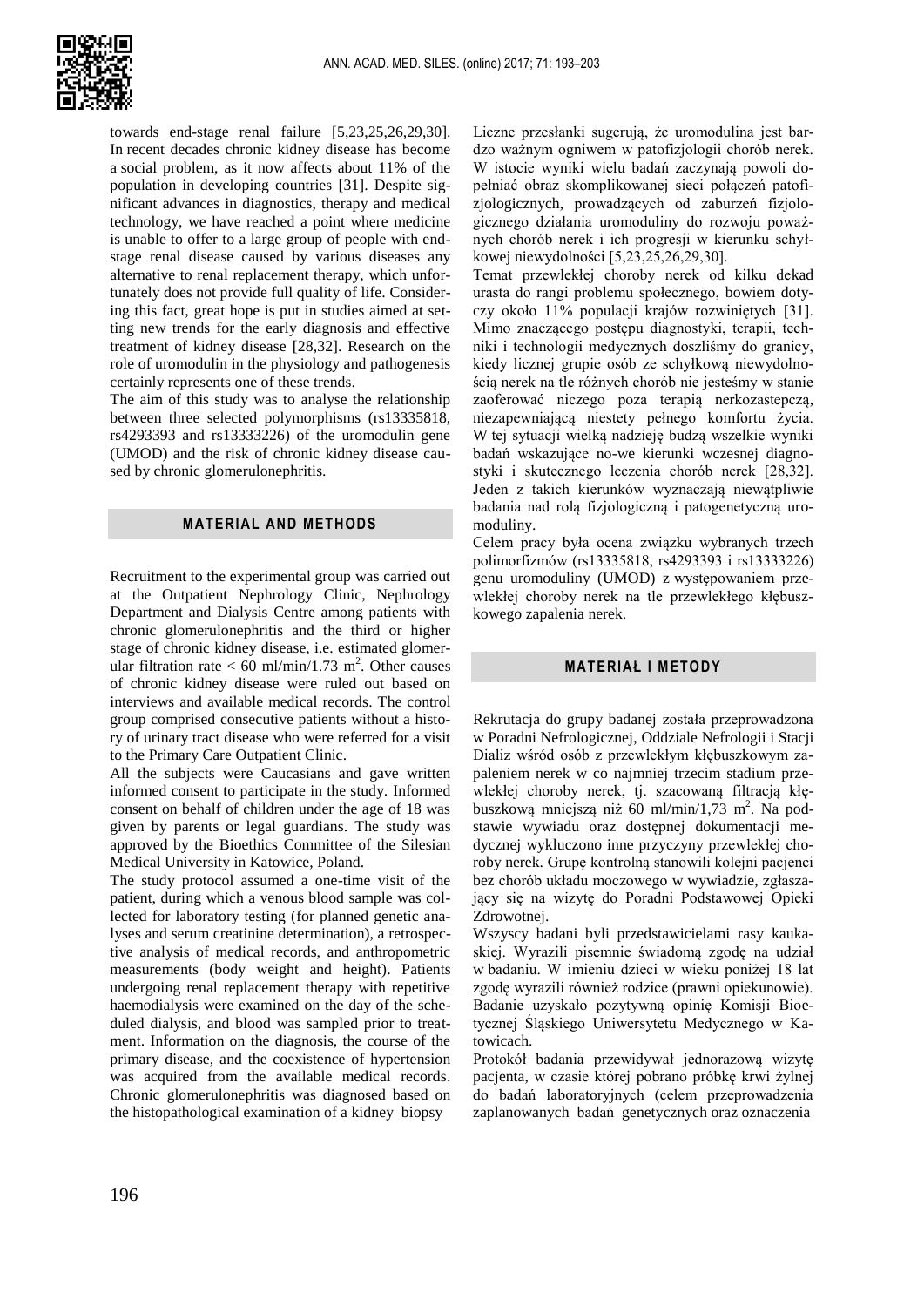

or a typical clinical presentation (proteinuria and/or erythrocyturia) after ruling out other causes for these symptoms and types of renal disease based on additional tests. Hypertension was diagnosed in adults according to the criteria of the European Society of Hypertension, published in 2009, and in minors based on the 4th Report of the Working Group on High Blood Pressure in Children and Adolescents published in 2004 [33,34]. The estimated glomerular filtration rate was calculated using levels of serum creatinine and the Modification of Diet in Renal Diseases Study Equation (MDRD) for adults, or the Schwartz equation for patients aged under 18. [35,36].

All genetic tests were performed at the Laboratory of the Chair of Internal Medicine, Diabetology and Nephrology in Zabrze.

Genetic material was isolated from peripheral blood lymphocytes of the subjects. Genotyping of the polymorphisms was performed using fluorescence-labelled probes and TaqMan SNP Genotyping Assay kits. The results were processed with statistical methods using Statistica 10 and Microsoft Office Exel 2003 software. All quantitative data were expressed as means  $\pm$  standard deviation, and qualitative data as absolute and relative values (i.e. percentage of the total value). Differences between the groups in quantitative data that did not meet the criteria for normal distribution were analysed using the Mann-Whitney U test. The  $\chi^2$ test was used to compare differences between the qualitative variables in the two groups. In all the statistical analyses the level of statistical significance was adopted at  $p < 0.05$ .

# **RESULTS**

The study encompassed a total of 309 subjects. The group of patients with chronic glomerulonephritis and CKD at stage 3 or higher comprised 113 patients, of which 41 (36.3%) were women and 72 (63.7%) were men. The mean age of the patients was  $35.2 \pm 16.2$ years. In 55 (48.7%) patients the diagnosis of CGN was confirmed by histopathological examination of a renal biopsy. At the time of the study the mean eGFR in patients was  $28.4 \pm 25.3$  ml/min/1.73 m<sup>2</sup>. Of all the patients 13% were on conservative treatment, 48% were on dialysis, and 39% had had a renal transplant. 102 (90.3%) patients had a history of coexisting CKD and hypertension.

After excluding subjects with  $eGFR < 60$  ml/min/  $/1.73$  m<sup>2</sup>, 196 subjects qualified to the control group: 92 (46.9%) women and 104 (53.1%) men of mean age  $48.6 \pm 17.2$  years. Within this group hypertension was diagnosed in 77 (39.3%) patients. Compared to subjects without a history of hypertension, these patients were significantly older  $(60.5 \pm 12.0 \text{ vs. } 40.1 \pm 15.7)$ 

stężenia kreatyniny w surowicy), a także retrospektywną analizę dokumentacji medycznej i wykonanie pomiarów antropometrycznych (masa ciała, wzrost). Chorych leczonych nerkozastępczo metodą powtarzanych hemodializ badano w dniu planowej dializy, a krew pobierano przed rozpoczęciem zabiegu. Na podstawie dostępnej dokumentacji medycznej uzyskano dane dotyczące rozpoznania i przebiegu choroby podstawowej oraz współistnienia nadciśnienia tętniczego. Podstawę rozpoznania przewlekłego kłębuszkowego zapalenia nerek stanowił wynik badania histopatologicznego bioptatu nerki lub typowy obraz kliniczny (białkomocz lub/i erytrocyturia) po wykluczeniu na podstawie wykonanych badań dodatkowych innych przyczyn ww. objawów i innych chorób nerek. Nadciśnienie tętnicze zostało rozpoznane według kryteriów Europejskiego Towarzystwa Nadciśnienia Tętniczego z 2009 r. lub, w przypadku osób niepełnoletnich, na podstawie IV Raportu Grupy Roboczej do spraw Kontroli Nadciśnienia Tętniczego u Dzieci i Młodzieży z 2004 r. [33,34]. Opierając się na wyniku stężenia kreatyniny w surowicy, obliczono szacowaną filtrację kłębuszkową według wzoru MDRD (Modification of Diet in Renal Diseases Study Equation) dla osób dorosłych i wzoru Schwartza dla chorych poniżej 18 r.ż. [35,36].

Wszystkie badania genetyczne wykonano w Laboratorium Katedry Chorób Wewnętrznych, Diabetologii i Nefrologii w Zabrzu.

Materiał genetyczny wyizolowano z limfocytów krwi obwodowej badanych. Genotypowanie badanych polimorfizmów przeprowadzono za pomocą znakowanych fluorescencyjnie sond z wykorzystaniem zestawów TaqMan SNP Genotyping Assay. Uzyskane wyniki opracowano statystycznie, korzystając z programu Statistica 10 i Microsoft Office Exel 2003. Wszystkie dane ilościowe przedstawiono jako średnie ± odchylenie standardowe, zaś dane jakościowe jako wartości bezwzględną oraz względną (tj. procent całości). W przypadku danych ilościowych niespełniających kryterium rozkładu normalnego dla oceny różnic międzygrupowych wykorzystano test U Manna-Whitneya. Testem  $\chi^2$  posłużono się, porównując różnice międzygrupowe w zakresie zmiennych jakościowych. We wszystkich analizach statystycznych przyjęto za granicę istotności poziom prawdopodobieństwa p < 0,05.

#### **WYNIKI**

Badaniami objęto w sumie 309 osób. Grupa chorych z przewlekłym kłębuszkowym zapaleniem nerek w stadium co najmniej trzecim przewlekłej choroby nerek liczyła 113 osób w tym 41 (36,3%) kobiet i 72 (63,7%) mężczyzn w średnim wieku  $35.2 \pm 16.2$  roku. W przypadku 55 chorych (48,7%) rozpoznanie PKZN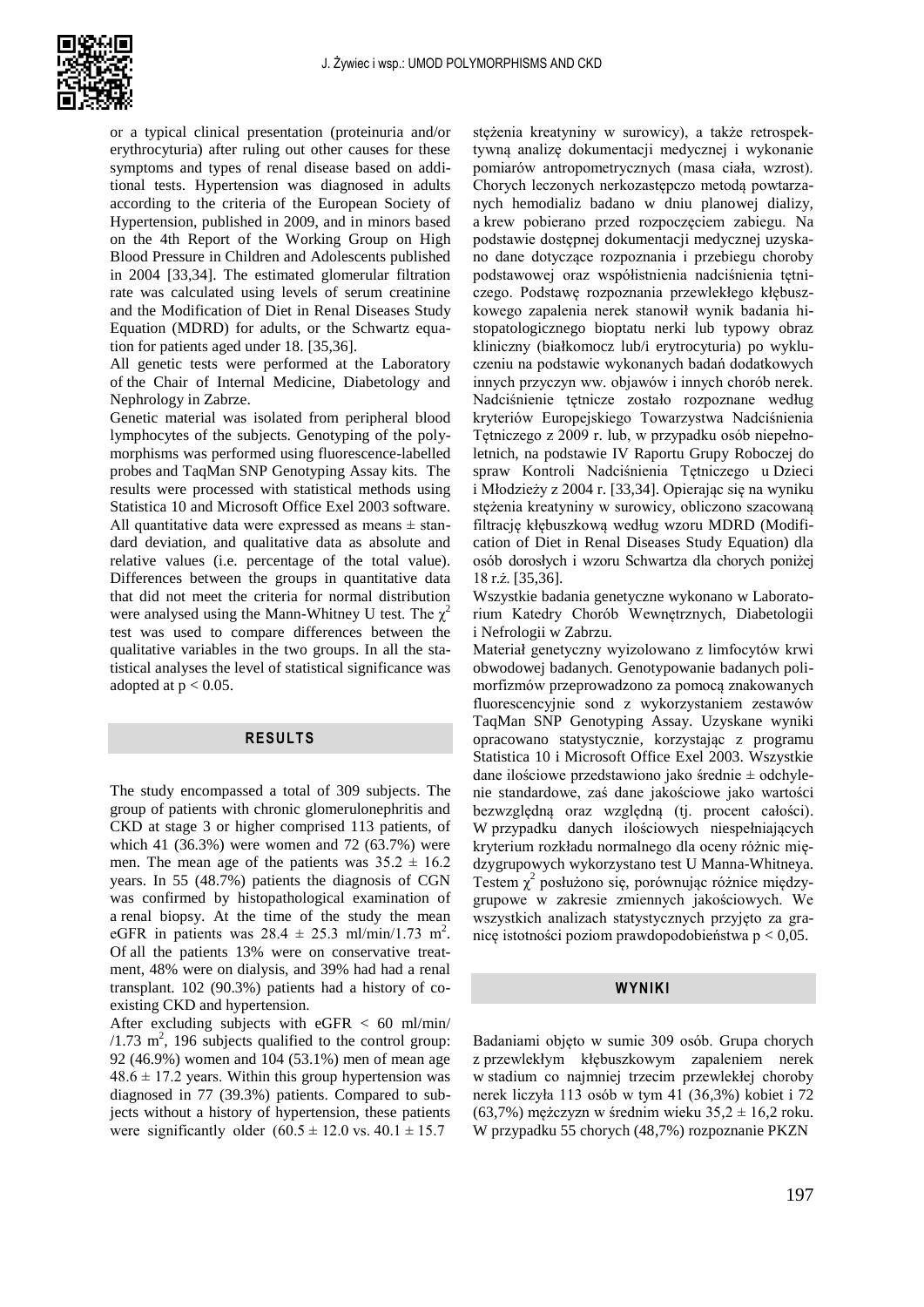

years), had a higher body mass index  $(28.5 \pm 4.3 \text{ vs.})$  $24.9 \pm 3.2$  kg/m<sup>2</sup>), and lower eGFR (78.3  $\pm$  15.5 vs.  $92.8 \pm 19.0 \text{ ml/min}/1.73 \text{ m}^2$ ).

The distribution of genotypes and alleles of the studied polymorphisms is presented in Tables 1–3.

The frequencies of rs13335818 polymorphism genotypes in the experimental group compared to the controls were 76.8% vs 73.7% for CC, 20.5% vs 24.7% for CT and 2.7% vs 1.6% for TT. The lowest frequency was found for the T allele, for which the MAF (Minor Allele Frequency) in the experimental group was 0.13.

The frequencies of rs4293393 polymorphism genotypes in the experimental group compared to the controls were 78.4% vs 71.1% for AA, 18.9% vs 27.3% for AG and 2.7% vs 1.6% for GG. The MAF for the G allele was 0.12 and 0.15, respectively.

The frequencies of rs13333226 polymorphism genotypes in the experimental group compared to controls were 77.0% vs 71.1% for AA, 20.3% vs 27.3% for AG and 2.7% vs 1.6% for GG. The G allele had the lowest frequency, with an MAF of 0.12 and 0.15, respectively.

The frequencies of the genotypes of the analysed UMOD variants in patients with CGN and the controls did not differ significantly from the distribution predicted by the Hardy-Weinberg law.

No significant differences in the distribution of genotypes between the experimental group and the controls were identified for any of the three analysed UMOD polymorphisms. Similar findings were made from the analysis considering the history of hypertension.

zostało w przeszłości potwierdzone wynikiem biopsji nerki. W czasie prowadzenia badania średnia filtracja kłębuszkowa chorych wynosiła  $28.4 \pm 25.3$  ml/min/ /1,73 m<sup>2</sup>. Spośród badanych 13% osób było leczonych zachowawczo, u 48% stosowano dializoterapię, a u 39% wykonano zabieg przeszczepienia nerki. 102 chorych (90,3%) miało w wywiadzie współistniejące z PChN nadciśnienie tętnicze.

Po wykluczeniu osób z filtracją kłębuszkową mniejszą niż 60 ml/min/1,73 m<sup>2</sup>, do grupy kontrolnej zakwalifikowano 196 osób: 92 kobiety (46,9%) i 104 mężczyzn (53,1%) w średnim wieku 48,6  $\pm$  17,2 roku. W obrębie tej grupy na nadciśnienie tętnicze chorowało 77 osób (39,3%). Różniły się one istotnie statystycznie od osób bez nadciśnienia tętniczego w wywiadzie: starszym wiekiem  $(60.5 \pm 12.0 \text{ vs } 40.1 \pm 15.7 \text{ roku})$ , wyższym wskaźnikiem masy ciała (28,5 ± 4,3 vs 24,9  $\pm$  3,2 kg/m<sup>2</sup>) i niższą filtracją kłębuszkową (78,3 ± 15,5 vs  $92,8 \pm 19,0 \text{ ml/min}/1,73 \text{ m}^2$ .

Rozkład genotypów i alleli badanych polimorfizmów prezentują tabele I–III.

W zakresie polimorfizmu rs13335818 w grupach badanej i kontrolnej stwierdzono genotyp CC odpowiednio u 76,8% vs 73,7% badanych, CT u 20,5% vs 24,7% oraz TT u 2,7% vs 1,6% osób. Z mniejszą częstością występował allel T, dla którego w grupie badanej MAF (Minor Allele Frequency) wynosił 0,13. Analizując rozkład genotypów polimorfizmu rs4293393 odpowiednio w grupach badanej i kontrolnej, wykazano genotyp AA u 78,4% vs 71,1% osób, AG 18,9% vs 27,3% i GG 2,7% vs 1,6%. Wskaźnik MAF dla allelu G wynosił odpowiednio 0,12 i 0,15.

| <b>Table I.</b> Distribution of genotypes and alleles of UMOD polymorphism rs13335818 in analysed groups; $\chi^2$ test (p = ns) |
|----------------------------------------------------------------------------------------------------------------------------------|
| Tabela I. Rozkład genotypów i alleli polimorfizmu rs13335818 genu UMOD w grupach badanych; test $\chi^2$ (p = ns)                |
|                                                                                                                                  |

| rs13335818 | Experimental group/<br>Grupa badana | All controls/<br>Grupa kontrolna wszyscy | Controls without HT/<br>Grupa kontrolna bez NT | Controls with HT/<br>Grupa kontrolna z NT |
|------------|-------------------------------------|------------------------------------------|------------------------------------------------|-------------------------------------------|
| CС         | 86 (76,8%)                          | 143 (73,7%)                              | 82 (69,5%)                                     | 61 (80,3%)                                |
| СT         | 23 (20,5%)                          | 48 (24,7%)                               | 35 (29,7%)                                     | 13 (17,1%)                                |
| TT         | 3(2,7%)                             | $3(1,6\%)$                               | $1(0,8\%)$                                     | 2(2,6%)                                   |
| CT+TT      | 26 (23,2%)                          | 51 (26,3%)                               | 36 (30,5%)                                     | 15 (19,7%)                                |
| allel C    | 195 (87,1%)                         | 334 (87,1%)                              | 199 (84,3%)                                    | 135 (88,8%)                               |
| allel T    | 29 (12,9%)                          | 54 (13,9%)                               | 37 (15,7%)                                     | 17 (11,2%)                                |

HT – hypertension/NT – nadciśnienie tętnicze

Table II. Distribution of genotypes and alleles of UMOD polymorphism rs4293393 in analysed groups; χ<sup>2</sup> test (p = ns) Tabela II. Rozkład genotypów i alleli polimorfizmu rs4293393 genu UMOD w grupach badanych; test χ<sup>2</sup> (p = ns)

| rs4293393 | Experimental group/<br>Grupa badana | All controls/<br>Grupa kontrolna wszyscy | <b>Controls without HT/</b><br>Grupa kontrolna bez NT | Controls with HT/<br>Grupa kontrolna z NT |
|-----------|-------------------------------------|------------------------------------------|-------------------------------------------------------|-------------------------------------------|
| AA        | 87 (78.4%)                          | 138 (71.1%)                              | 79 (67%)                                              | 59 (77.6%)                                |
| AG        | 21 (18.9%)                          | 53 (27.3%)                               | 38 (32.2%)                                            | 15 (19.8%)                                |
| GG        | 3(2.7%)                             | $3(1.6\%)$                               | $1(0.8\%)$                                            | $2(2.6\%)$                                |
| $AG+GG$   | 24 (21.6%)                          | 56 (28.9%)                               | 39 (33%)                                              | 17 (22.4%)                                |
| A allele  | 195 (87.8%)                         | 329 (84.8%)                              | 196 (83%)                                             | 133 (87.5%)                               |
| G allele  | 27 (12.2%)                          | 59 (15.2%)                               | 40 (17%)                                              | 19 (12.5%)                                |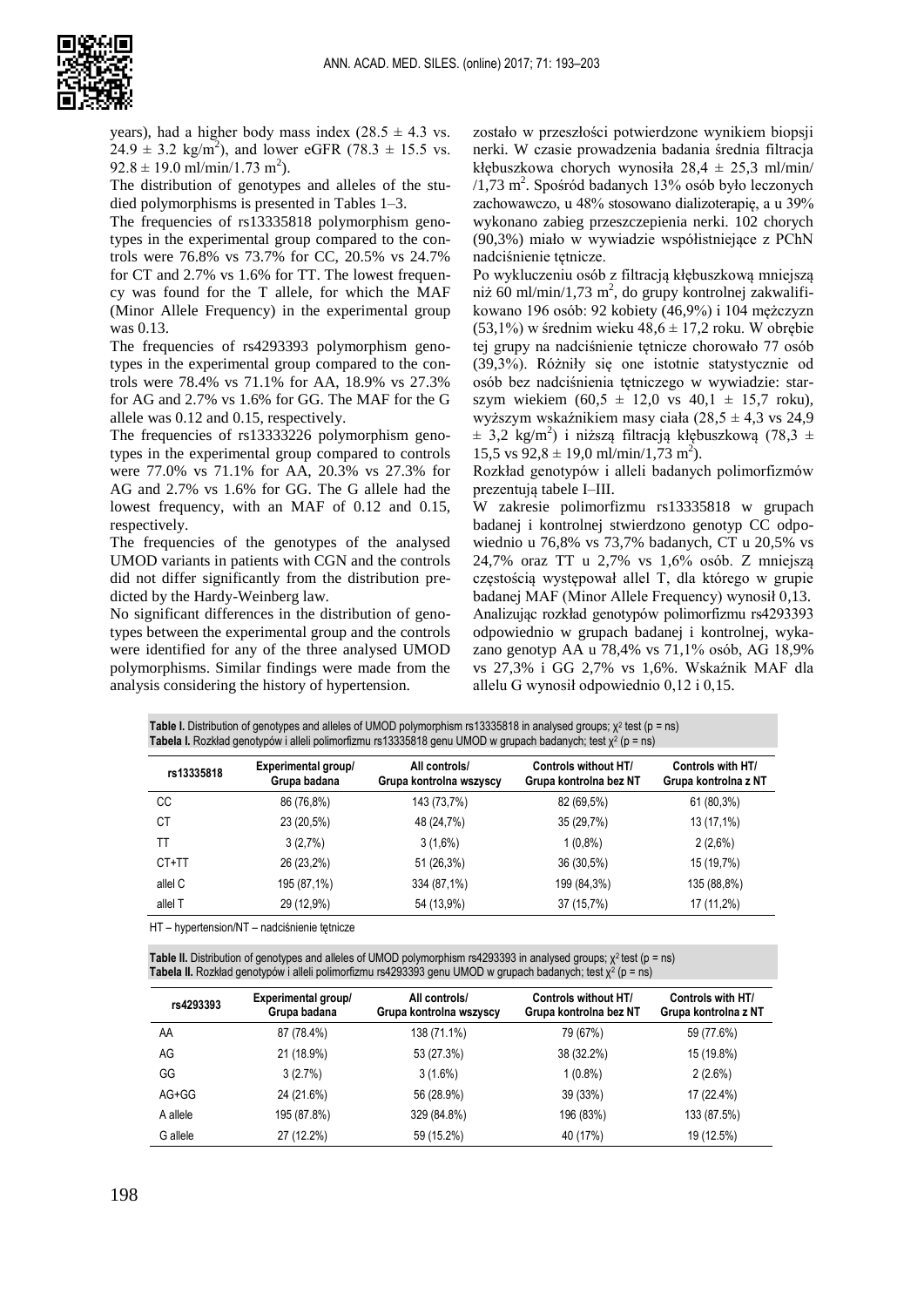

Table III. Distribution of genotypes and alleles of UMOD polymorphism rs13333226 in analysed groups; χ<sup>2</sup> test (p = ns) Tabela III. Rozkład genotypów i alleli polimorfizmu rs13333226 genu UMOD w grupach badanych; test χ<sup>2</sup> (p = ns)

| rs13333226 | Experimental group/<br>Grupa badana | All controls/<br>Grupa kontrolna wszyscy | <b>Controls without HT/</b><br>Grupa kontrolna bez NT | Controls with HT/<br>Grupa kontrolna z NT |
|------------|-------------------------------------|------------------------------------------|-------------------------------------------------------|-------------------------------------------|
| AA         | 87 (77%)                            | 138 (71.1%)                              | 79 (67%)                                              | 59 (77.6%)                                |
| AG         | 23 (20.3%)                          | 53 (27.3%)                               | 38 (32.2%)                                            | 15 (19.8%)                                |
| GG         | 3(2.7%)                             | $3(1.6\%)$                               | $1(0.8\%)$                                            | $2(2.6\%)$                                |
| AG+GG      | 24 (21.6%)                          | 56 (28.9%)                               | 39 (33%)                                              | 17 (22.4%)                                |
| A allele   | 195 (87.8%)                         | 329 (84.8%)                              | 196 (83%)                                             | 133 (87.5%)                               |
| G allele   | 27 (12.2%)                          | 59 (15.2%)                               | 40 (17%)                                              | 19 (12.5%)                                |

### **DISCUSSION**

Chronic glomerulonephritis (CGN) is a term used to refer to several diseases with different clinical courses and different prognoses. They are characterised by damage to the basement membrane of the glomeruli caused by inflammation of an immunological aetiology. CGN is manifested by increased urinary excretion of numerous proinflammatory cytokines [37,38]. Literature data suggest a strong correlation between elevated urinary cytokine excretion and the severity of the disease and the progression rate of kidney injury [38,39,40]. An association of urinary TNF  $\alpha$  excretion with the degree of disease activity was found in patients with active proliferative glomerulopathy [41]. In subjects with FSNGN (focal segmental necrotizing glomerulonephritis), the number of crescents identified in kidney biopsy correlated with the urinary excretion of TGF  $\beta$  and interleukin-15, whereas increased excretion of EGF, IL-2 and IL-9 was a positive predictor of a milder course of the disease [38]. The biochemical analysis of casts found in the urine of patients with CGN revealed that they contain immunoglobulins and complement components, in addition to uromodulin, albumin and fibrinogen [42]. There are also reports suggesting the suitability of urinary protein analysis (including uromodulin or fragments thereof) for the diagnosis and prognosis of CGN [43,44]. According to the hypothesis proposed by El-Achkar and Wu in 2012, uromodulin, because of its broad spectrum of activity, is the main protector of homeostasis in the urinary system [6]. By interacting with different receptors located on various cells, it triggers either a pro-inflammatory or anti-inflammatory response [6,45]. It also probably acts as a specific mechanical trap, scavenging and inactivating free cytokines filtered in glomeruli [46].

With this in mind, it can be suspected that changes in the structure and/or function of uromodulin may have a significant influence on the course of inflammation in chronic glomerulonephritis. In fact, Olczak et al. demonstrated that the urine of patients with CGN con-

W grupach badanej i kontrolnej rozkład genotypów polimorfizmu rs13333226 był następujący: AA 77,0% vs 71,1%, AG 20,3% vs 27,3% i GG 2,7% vs 1,6%. Rzadko występującym allelem w obu grupach był allel G z MAF odpowiednio: 0,12 i 0,15.

Rozkład częstości występowania genotypów badanych polimorfizmów UMOD nie różnił się istotnie od rozkładu przewidywanego prawem Hardy-Weinberga zarówno w grupie osób z PKZN, jak i w grupie kontrolnej.

W zakresie żadnego z trzech badanych polimorfizmów UMOD nie stwierdzono znamiennych statystycznie różnic w rozkładzie genotypów pomiędzy grupami badaną a kontrolną. Analogiczne wyniki uzyskano również po uwzględnieniu w wywiadzie nadciśnienia tętniczego.

### **DYSKUSJA**

Przewlekłe kłębuszkowe zapalenia nerek (PKZN) to grupa chorób o różnym przebiegu klinicznym i różnym rokowaniu. Ich wspólną cechą jest uszkodzenie błony podstawnej kłębuszków nerkowych, do którego prowadzi proces zapalny mający podłoże immunologiczne. W przebiegu PKZN obserwuje się zwiększone wydalanie z moczem licznych cytokin prozapalnych [37,38]. Dane literaturowe sugerują ścisłą zależność zwiększonego wydalania cytokin z moczem ze stopniem ciężkości choroby i tempem progresji uszkodzenia nerek [38,39,40]. U osób z aktywną glomerulopatią proliferacyjną stwierdzono związek wydalania TNF  $\alpha$  z moczem ze stopniem aktywności choroby [41]. W przypadku FSNGN (*focal segmental necrotizing glomerulonephritis*) liczba stwierdzanych w bioptacie nerki półksiężyców korelowała z wydalaniem w moczu TGF β i interleukiny 15, zaś zwiększone wydalanie EGF, IL-2 i IL-9 było korzystnym czynnikiem rokowniczym łagodniejszego przebiegu choroby [38]. Analiza biochemiczna wałeczków znajdowanych w moczu osób chorujących na PKZN wskazuje, że zawierają one poza uromoduliną, albuminami i fibrynogenem także immunoglobuliny oraz składowe do-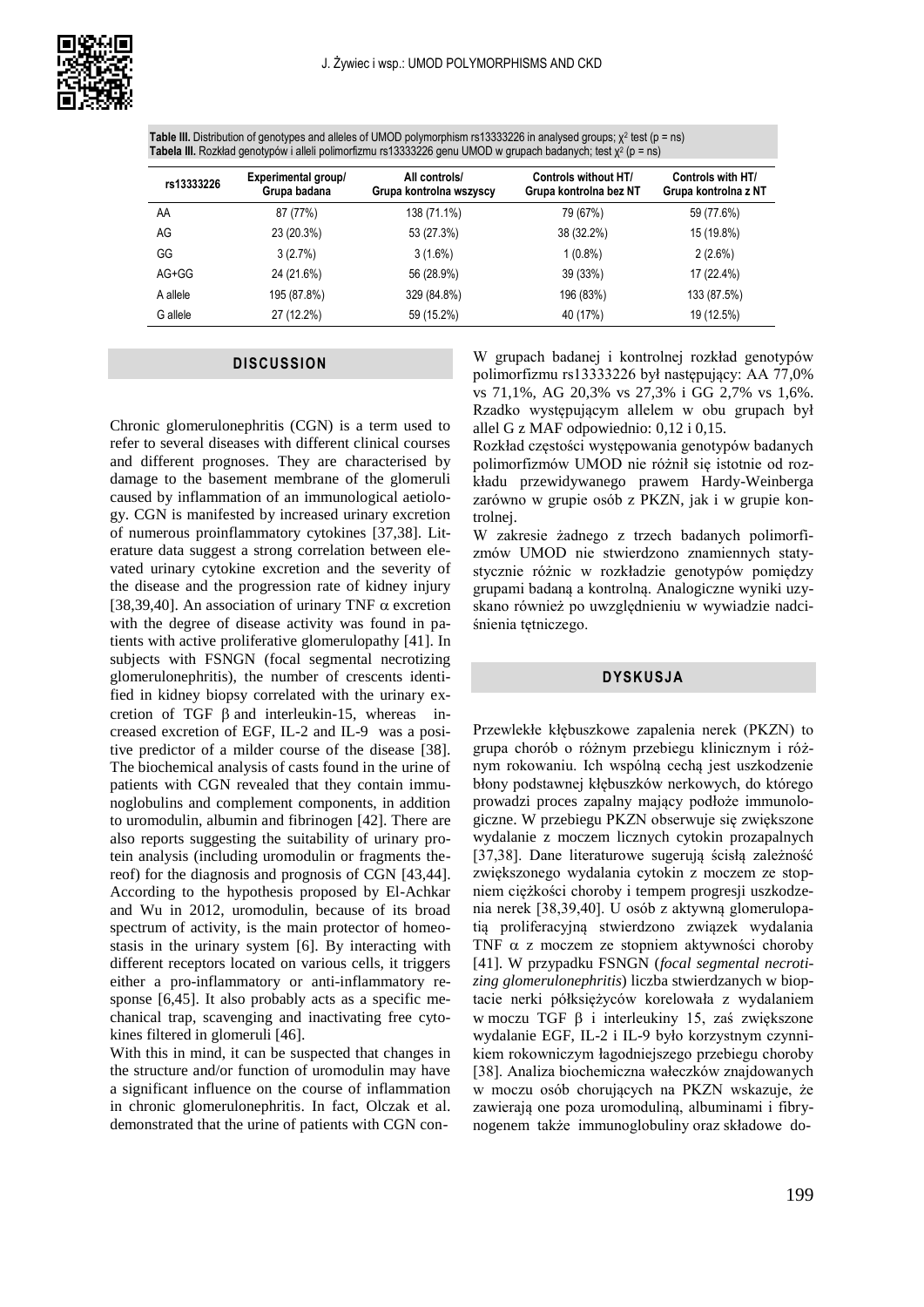

tains structurally modified uromodulin containing a greater amount of N-acetylgalactosamine [47].

Based on this information, the authors of the article decided to assess the relationship between the three selected strongly coupled UMOD polymorphisms and the risk of chronic kidney damage caused by chronic glomerulonephritis. The polymorphisms were selected because of the authors' previous findings indicating a significantly higher inheritance of the T allele at rs4293393, A allele at rs13333226 and C allele at rs13335818 of the uromodulin gene from parents to children with this disease (unpublished data).

The rs13335818 polymorphism, located in exon 3 of the UMOD gene, is a synonymous polymorphism that is potentially biologically silent because it does not alter the amino acid sequence in the uromodulin protein chain. However, according to ENCODE, the region of this polymorphism shows strong regulatory activity [48,49]. The other two analysed polymorphisms, rs4293393 and rs13333226, are located in the non-coding section of the gene, but many data indicate that the non-coding fragments of the human genome are biologically active and affect gene expression [50,51]. In fact, the study by Padmanabhan et al. demonstrated that the G allele at rs13335818 was associated with lower urinary excretion of uromodulin [22]. Kottgen et al. on the other hand, found lower urinary excretion of uromodulin in carriers of the C allele in the rs4293393 polymorphism [21]. Thus, there are grounds to believe that the analysed polymorphisms, by influencing the expression of the UMOD gene, modify the physiological function of uromodulin, which may be a risk factor for irreversible kidney damage.

However, the present study designed in the case-control model did not confirm our initial assumptions, and did not show any association between UMOD polymorphisms (rs13335818, rs4293393 and rs13333226) and chronic kidney disease caused by chronic glomerulonephritis.

There are several possible reasons for these results, which at the same time show the limitations of the study. For example, family studies are more sensitive than population studies conducted in the case-control model. The latter require the selection of sufficiently numerous and phenotypically pure experimental groups. Unfortunately, in our study, the histopathological assessment of a kidney biopsy, necessary for conclusive confirmation of the underlying disease, was not performed in all the patients. The experimental group certainly included patients with various histopathological types of CGN which often have a different pathogenesis but also different long-term prognoses. For reasons beyond their control, the authors did not have access to the complete medical records of the patients, hence unfortunately the coexistence of CGN and other conditions that could deteriorate renal func-

pełniacza [42]. Istnieją doniesienia sugerujące wykorzystanie analizy składu białek moczu (w tym uromoduliny lub jej fragmentów) do celów diagnostyczno- -rokowniczych w przypadku PKZN [43,44]. Według zaprezentowanej w 2012 r. przez El-Achkara i Wu hipotezy, uromodulina poprzez bardzo szerokie spektrum swoich działań jest głównym strażnikiem homeostazy w układzie moczowym [6]. Oddziałując z różnymi receptorami zlokalizowanymi na różnych komórkach, uruchamia ona w miarę potrzeby albo odpowiedź prozapalną albo przeciwzapalną [6,45]. Prawdopodobnie działa ponadto jak swoista mechaniczna pułapka, wyłapując i inaktywując przefiltrowane w kłębuszku wolne cytokiny [46].

Mając powyższe na uwadze, można podejrzewać, że zmiany dotyczące budowy lub/i funkcji uromoduliny mogą istotnie wpływać na przebieg stanu zapalnego w przypadku przewlekłego kłębuszkowego zapalenia nerek. W istocie Olczak i wsp. wykazali w moczu chorujących na PKZN zmienioną budowę uromoduliny prezentującej większą ilość N-acetylogalaktozaminy [47].

Bazując na tych danych autorzy artykułu podjęli się oceny związku wybranych trzech, silnie ze sobą sprzężonych polimorfizmów UMOD z występowaniem przewlekłego uszkodzenia nerek w przebiegu przewlekłego kłębuszkowego zapalenia nerek. Do wyboru polimorfizmów skłoniły autorów wcześniejsze wyniki własnych badań wskazujące na istotnie częstsze przekazywanie przez rodziców potomkom obciążonym tą chorobą allelu T polimorfizmu rs4293393, allelu A polimorfizmu rs 13333226 oraz allelu C polimorfizmu rs 13335818 genu uromoduliny (dane niepublikowane).

Polimorfizm rs13335818, zlokalizowany w egzonie 3 genu, jest polimorfizmem synonimowym, czyli potencjalnie biologicznie niemym, nie zmienia bowiem sekwencji aminokwasowej w łańcuchu białkowym uromoduliny. Według bazy ENCODE, region tego polimorfizmu wykazuje jednak silną aktywność regulacyjną [48,49]. Pozostałe dwa badane polimorfizmy, rs4293393 i rs13333226, są zlokalizowane w części niekodującej genu, ale wiele danych wskazuje, że fragmenty niekodujące naszego genomu są aktywne biologicznie i wpływają na ekspresję genów [50,51]. W istocie w badaniach Padmanabhana i wsp. allel G rs13335818 wykazywał związek ze zmniejszonym wydalaniem uromoduliny z moczem [22]. Kottgen i wsp. stwierdzili z kolei zmniejszone wydalanie uromoduliny z moczem u nosicieli allelu C polimorfizmu rs4293393 [21]. Istnieją więc podstawy, by sądzić, że badane przez nas polimorfizmy poprzez wpływ na ekspresję genu UMOD modyfikują fizjologiczne funkcje uromoduliny, co może stanowić czynnik ryzyka nieodwracalnego uszkodzenia nerek.

Aktualne badanie, przeprowadzone w schemacie "badany vs kontrola", nie potwierdziło jednakże naszych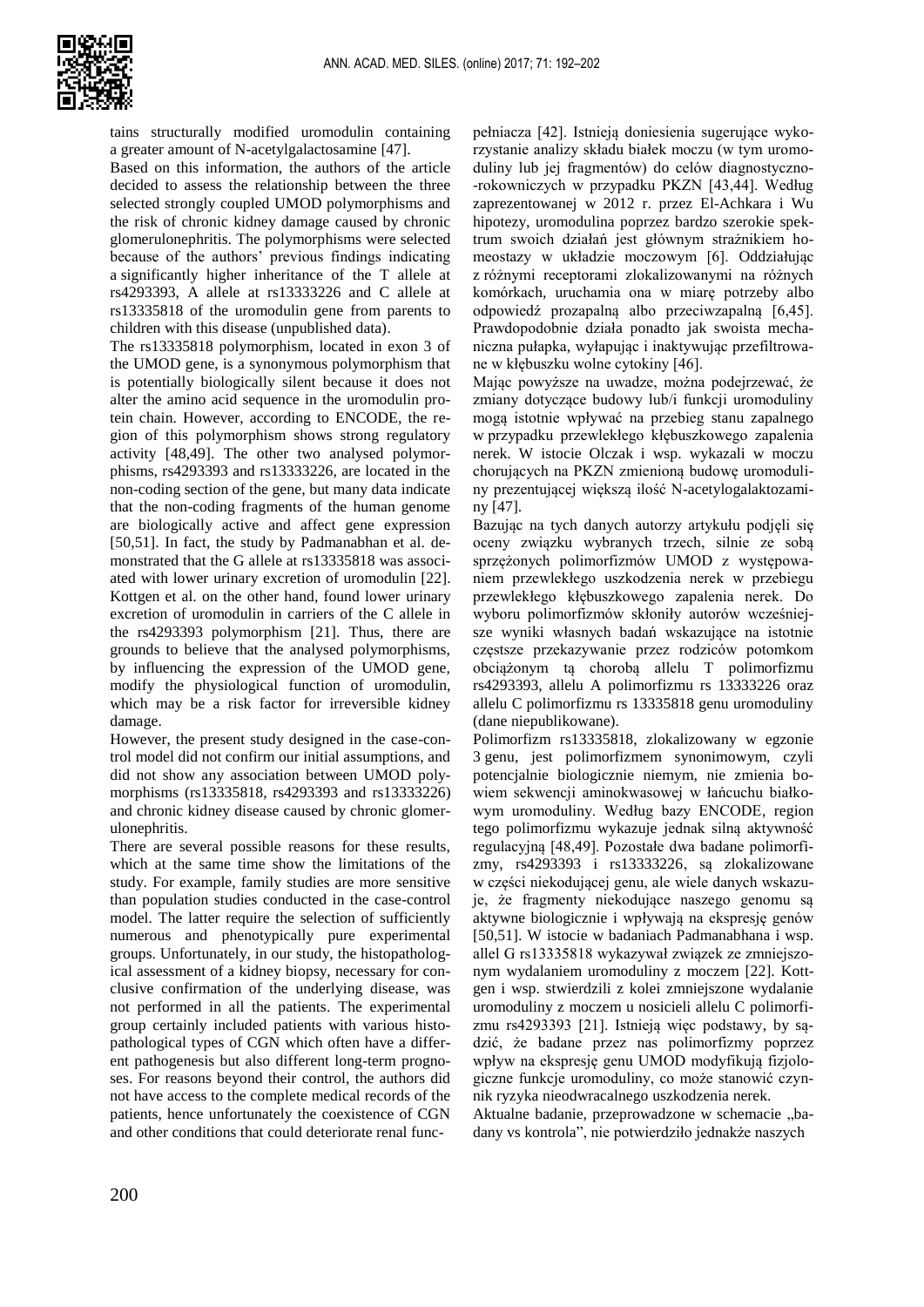

tion *per se* cannot be ruled out. For the same reason, for most patients the authors had no data necessary to assess the progression rate of chronic kidney disease and to correlate it with the analysed UMOD polymorphisms. A conclusive assessment of the effect of coexisting hypertension on the obtained results was impossible because of the insufficiently large group size. The control subjects were only screened for kidney disease, but this group also included elderly people who were overweight/obese, and thus *a priori* at risk of chronic kidney injury.

These observations suggest that future research protocols (population studies, selection of 'phenotypically pure' control and experimental groups, analysis of CKD progression) should be optimised. Nevertheless, the obtained findings do not diminish the need for further research into the role of uromodulin and its genetic variants in kidney disease pathogenesis.

## **CONCLUSIONS**

The study did not demonstrate any association between UMOD polymorphisms rs13335818, rs4293393 and rs13333226 and the risk of chronic kidney disease caused by chronic glomerulonephritis.

The study was executed under project no. KNW-1- -120/N/3/0.

wstępnych założeń i nie wykazało związku żadnego z badanych polimorfizmów (rs13335818, rs4293393 i rs13333226) genu UMOD z występowaniem przewlekłej choroby nerek na tle przewlekłego kłębuszkowego zapalenia nerek.

Istnieje kilka prawdopodobnych przyczyn uzyskania takich wyników, które stanowią równocześnie ograniczenie przeprowadzonego badania. Badanie rodzin jest czulsze niż badanie populacyjne prowadzone w schemacie "przypadek vs kontrola". To ostatnie bowiem wymaga selekcji wystarczająco licznych i czystych fenotypowo grup badanych. Niestety, w przypadku naszego badania nie u wszystkich chorych dysponowaliśmy oceną histopatologiczną bioptatów nerki, co pozwalałoby jednoznacznie potwierdzić rozpoznanie choroby podstawowej. W grupie badanej znaleźli się na pewno chorzy z różnymi typami histopatologicznymi PKZN, które częstokroć mają nie tylko różne tło patogenetyczne, lecz także różne rokowanie odległe. Z przyczyn niezależnych autorzy nie mieli wglądu w kompletne dokumentacje medyczne chorych, stąd nie można niestety wykluczyć nałożenia na PKZN innych schorzeń, które mogły *per se* prowadzić do pogorszenia funkcji nerek. Z tego samego względu w przypadku większości chorych autorzy nie dysponowali danymi, które pozwoliłyby na ocenę tempa progresji przewlekłej choroby nerek i skorelowania go z badanymi polimorfizmami UMOD. Zbyt małe grupy badane uniemożliwiły jednoznaczną ocenę wpływu współistniejącego nadciśnienia na uzyskane wyniki. Chorym z grupy kontrolnej wykonano jedynie badania przesiewowe w kierunku chorób nerek. Tymczasem były wśród nich także osoby starsze, mające nadwagę/otyłość, a więc będące *a priori* w grupie ryzyka przewlekłego uszkodzenia nerek.

Powyższe spostrzeżenia sugerują kierunki optymalizacji przyszłych protokołów badawczych (badanie o zakresie populacyjnym, selekcja "czystych fenotypowo" grup badanej i kontrolnej, analiza progresji PChN), a uzyskane wyniki nie umniejszają celowości prowadzenia dalszych badań nad rolą uromoduliny i jej zmienności genetycznej w patogenezie chorób nerek.

#### **WNIOSKI**

Nie wykazano związku polimorfizmów rs13335818, rs4293393 i rs13333226 genu UMOD z występowaniem przewlekłej choroby nerek na tle przewlekłego kłębuszkowego zapalenia nerek.

Praca została zrealizowana w ramach KNW-1- -120/N/3/0.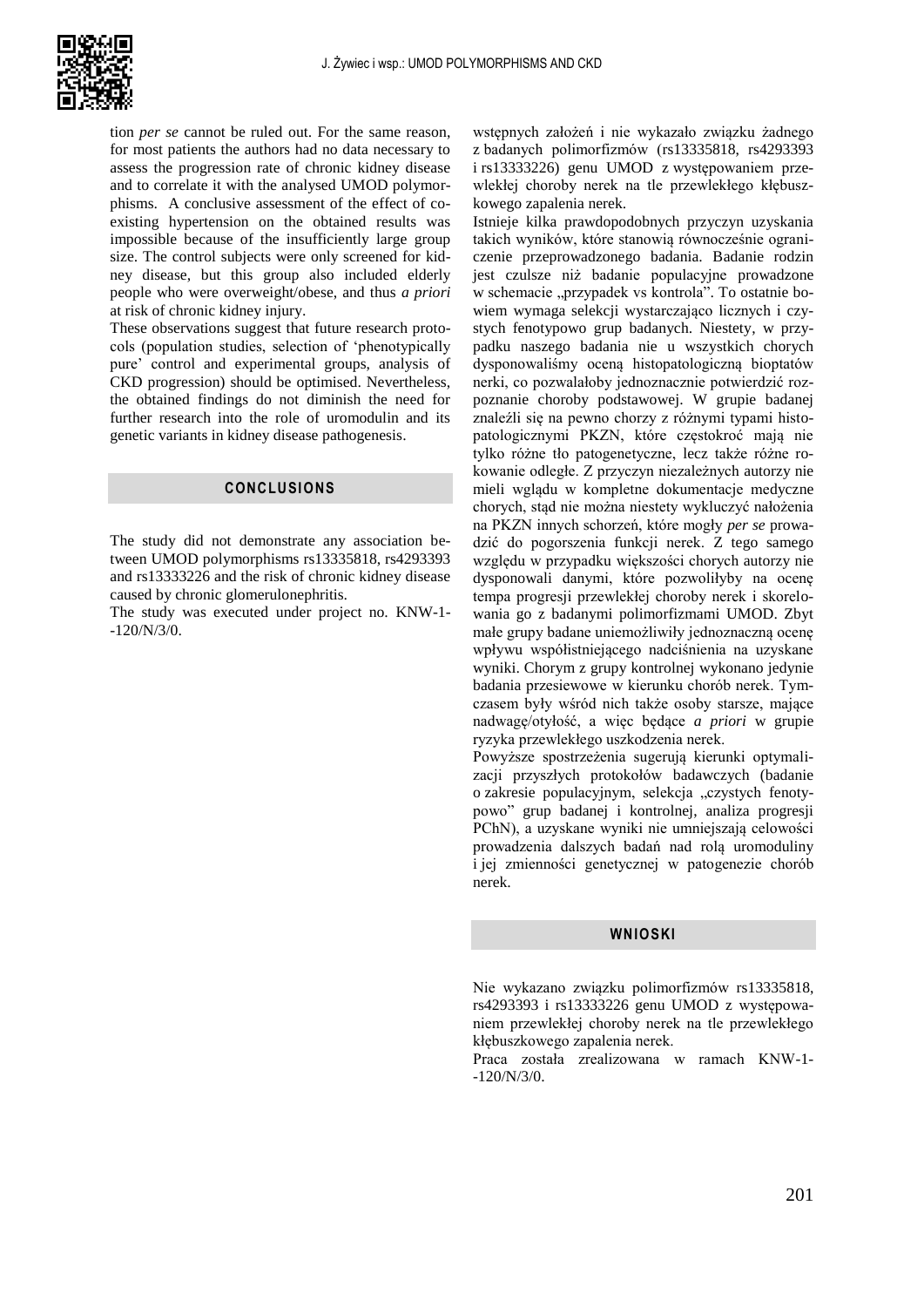

#### **REFERENCES**

**1.** Kokot F., Duława J. Tamm-Horsfall protein updated. Nephron. 2000; 85(2): 97–102.

**2.** Serafini-Cessi F., Malagolini N., Cavallone D. Tamm-Horsfall glycolprotein: biology and clinical relevance. Am. J. Kidney Dis. 2003; 42(4): 658– –676.

**3.** Devuyst O., Dahan K., Pirson Y. Tamm-Horsfall protein or uromodulin: new ideas about an old molecule. Nephrol. Dial. Transplant. 2005; 20(7): 1290–1294.

**4.** Vyletal P., Bleyer A.J., Kmoch S. Uromodulin biology and pathophysiology – an update. Kidney Blood Press Res. 2010; 33(6): 456–475.

**5.** Rampoldi L., Scolari F., Amoroso A., Ghiggeri G.M., Devuyst O. The rediscovery of uromodulin (Tamm–Horsfall protein): from tubulointerstitial nephropathy to chronic kidney disease. Kidney Int. 2011; 80(4): 338–347.

**6.** El-Achkar T.M., Wu X.R. Uromodulin in kidney injury: an instigator, bystander or protector? Am. J. Kidney Dis. 2012; 59(3): 452–461.

**7.** Iorember F.M., Vehaskari V.M. Uromodulin: old friend with new roles in health and disease. Pediatr. Nephrol. 2014; 29(7): 1151–1158.

**8.** Zaucke F., Boehnlein J.M., Steffens S., Polishchuk R.S., Rampoldi L., Fischer A., Pasch A., Boehm C.W., Baasner A., Attanasio M., Hoppe B., Hopfer H., Beck B.B., Sayer J.A., Hildebrandt F., Wolf M.T. Uromodulin is expressed in renal primary cilia and UMOD mutations result in decreased ciliary uromodulin expression. Hum. Mol. Genet. 2010; 19(10): 1985–1997.

**9.** Benetti E., Caridi G., Vella M.D., Rampoldi L., Ghiggeri G.M., Artifoni L., Murer L. Immature renal structures associated with a novel sequence variant. Am. J. Kid. Dis. 2009; 53(2): 327–331.

**10.** Renigunta A., Renigunta V., Saritas T., Decher N., Mutig K., Waldegger S. Tamm-Horsfall glycoprotein interacts with renal outer medullary potassium channel ROMK2 and regulates its function. J. Biol. Chem. 2011; 286(3): 2224–2235.

**11.** Zacchia M., Capasso G. The importance of uromodulin as regulator of salt reabsorption along the thick ascending limb. Nephrol. Dial. Transplant. 2015; 30(2): 158–160.

**12.** Hession C., Decker J.M., Sherblom A.P. et al. Uromodulin (Tamm-Horsfall glycoprotein): a renal ligand for lymphokines. Science 1987; 237(4821): 1479–1484.

**13.** Kreft B., Jabs W.J., Laskay T., Klinger M., Solbach W., Kumar S., van Zandbergen G. Polarized expression of Tamm-Horsfall protein by renal tubular epithelial cells activates human granulocytes. Infect. Immun. 2002; 70(5): 2650–2656.

**14.** Orskov I., Ferencz A., Orskov F. Tam-Horsfall protein or uromucoid is the normal urine slime that traps type I fimbriated Escherichia coli. Lancet 1980; 1(8173): 887.

**15.** Duncan J.L. Differential effect of Tamm-Horsfall protein on adherence of Escherichia coli to transitional epithelial cells. J. Infect. Dis. 1988; 158(6): 1379–1381.

**16.** Baldwin R.L., Chang M.P., Bramhall J., Grave S., Bonavida B., Wisnieski B.J. Capacity of tumor necrosis factor to bind and penetrate membranes is pH-dependent. J. Immunol. 1988; 141(7): 2352–2357.

**17.** Muchmore A.V., Decker J.M. Uromodulin: a unique 85-kilodalton immunosuppressive glycoprotein isolated from urine of pregnant women. Science 1985; 229(4712): 479–481.

**18.** Kumar S., Muchmore A. Tamm-Horsfall protein – uromodulin (1950– –1990). Kidney Int. 1990; 37: 1395–1401.

**19.** Wimmer T., Cohen G., Säemann M.D., Hörl W.H. Effects of Tamm-Horsfall protein on polymorphonuclear leukocyte function. Nephrol Dial. Transplant. 2004; 19(9): 2192–2197.

**20.** Köttgen A., Glazer N.L., Dehghan A., Hwang S.J., Katz R., Li M., Yang Q., Gudnason V., Launer L.J., Harris T.B., Smith A.V., Arking D.E., Astor B.C., Boerwinkle E., Ehret G.B., Ruczinski I., Scharpf R.B., Chen Y.D., de Boer I.H., Haritunians T., Lumley T., Sarnak M., Siscovick D., Benjamin E.J., Levy D., Upadhyay A., Aulchenko Y.S., Hofman A., Rivadeneira F., Uitterlinden A.G., van Duijn C.M., Chasman D.I., Paré G., Ridker M., Kao W.H., Witteman J.C., Coresh J., Shlipak M.G., Fox C.S. Multiple loci associated with indices of renal function and chronic kidney disease. Nat. Genet. 2009; 41(6): 712-717.

**21.** Köttgen A., Hwang S.J., Larson M.G., Van Eyk J.E., Fu Q., Benjamin E.J., Dehghan A., Glazer N.L., Kao W.H., Harris T.B., Gudnason V., Shlipak M.G., Yang Q., Coresh J., Levy D., Fox C.S. Uromodulin levels associate with a common UMOD variant and risk for incident CKD. J. Am. Soc. Nephrol. 2010; 21(2): 337–344.

**22.** Padmanabhan S., Melander O., Johnson T. et al. Global BPgenConsortium, Genome-wide association study of blood pressure extremes identifies variant near UMOD associated with hypertension. PLoS Genet. 2010; 6(10): e1001177.

**23.** Gudbjartsson D.F., Holm H., Indridason O.S., Thorleifsson G., Edvardsson V., Sulem P., de Vegt F., d'Ancona F.C., den Heijer M., Wetzels J.F., Franzson L., Rafnar T., Kristjansson K., Bjornsdottir U.S., Eyjolfsson G.I., Kiemeney L.A., Kong A., Palsson R., Thorsteinsdottir U., Stefansson K. Association of variants at UMOD with chronic kidney disease and kidney stones-role of age and comorbid diseases. PLoS Genet. 2010; 6(7): e1001039. Erratum in: PLoS Genet. 2010; 6, 11.

**24.** Möllsten A., Torffvit O. Tamm-Horsfall protein gene is associated with distal tubular dysfunction in patients with type 1 diabetes. Scand. J. Urol. Nephrol. 2010; 44(6): 438–444.

**25.** Reznichenko A., Böger C.A., Snieder H., van den Born J., de Borst M.H., Damman J., van Dijk M.C., van Goor H., Hepkema B.G., Hillebrands J.L., Leuvenink H.G., Niesing J., Bakker S.J., Seelen M., Navis G. UMOD as a susceptibility gene for end-stage renal disease. BMC Med. Genet. 2012; 13: 78.

**26.** Böger C.A., Gorski M., Li M., Hoffmann M.M., Huang C., Yang Q., Teumer A., Krane V., O'Seaghdha C.M., Kutalik Z., Wichmann H.E., Haak T., Boes E., Coassin S., Coresh J., Kollerits B., Haun M., Paulweber B., Köttgen A., Li G., Shlipak M.G., Powe N., Hwang S.J., Dehghan A., Rivadeneira F., Uitterlinden A., Hofman A., Beckmann J.S., Krämer B.K., Witteman J., Bochud M., Siscovick D., Rettig R., Kronenberg F., Wanner C., Thadhani R.I., Heid I.M., Fox C.S., Kao W.H. Association of eGFR-related loci identified by GWAS with incident CKD and ESRD. PLoS Genet. 2011; 7(9): e1002292.

**27.** Chambers J.C., Zhang W., Lord G.M. et al. Genetic loci influencing kidney function and chronic kidney disease. Nat. Genet. 2010; 42(5): 373– –375.

**28.** Pattaro C., De Grandi A., Vitart V. et al. A meta-analysis of genomewide data from five European isolates reveals an association of COL22A1, SYT1, and GABRR2 with serum creatinine level. BMC Med. Genet. 2010; 11, 11: 41.

**29.** Vyletal P., Bleyer A.J., Kmoch S. Uromodulin biology and pathophysiology-anupdate. Kidney Blood Press Res. 2010; 33(6): 456–475.

**30.** Prajczer S., Heidenreich U., Pfaller W., Kotanko P., Lhotta K., Jennings P. Evidence for a role of uromodulin in chronic kidney disease progression. Nephrol. Dial. Transplant. 2010; 25(6): 1896–1903.

**31.** Jha V., Wang A.Y., Wang H. The impact of CKD identification in large countries: the burden of illness. Nephrol. Dial. Transplant 2012; 27, Suppl. 3: iii32–iii38

**32.** Divers J., Freedman B.I. Susceptibility genes in common complex kidney disease. Curr. Opin. Nephrol. Hypertens. 2010; 19(1): 79–84.

**33.** Mancia G., de Backer G., Dominiczak A. et al. Management of arterial hypertension of the European Society of Hypertension; European Society of cardiology. 2007 Guidelines for the management of arterial hypertension; the task force for the management of arterial hypertension of the European Society of Hypertension (ESH) and of the European Society of cardiology (ESC). J. Hypertens. 2007; 25(6): 1105–1187.

**34.** National High Blood Pressure Education Program Working Group on High Blood Pressure in Children and Adolescents. The fourth report on the diagnosis, evaluation and treatment of high blood pressure in children and adolescents. Pediatrics. 2004; 114, 2 Suppl.: 555–576.

**35.** Levey A.S., Bosch J.P., Lewis J.B., Greene T., Rogers N., Roth D. A more accurate method to estimate glomerular filtration rate from serum creatinine; a new prediction equation. Modification of Diet in Renal Disease Study Group. Ann. Int. Med. 1999; 130(6): 461–470.

**36.** Schwartz G.J., Munoz A., Schneider M.F., Mak R.H., Kaskel F., Warady B.A., Furth S.L. New equations to estimate GFR in children with CKD. J. Am. Soc. Nephrol. 2009; 20(3): 629–637.

**37.** Tsai C.Y., Wu T.H., Yu C.L., Lu J.Y., Tsai Y.Y. Increased excretions of beta2-microglobulin, IL-6, and IL-8 and decreased excretion of Tamm-Horsfall glycoprotein in urine of patients with active lupus nephritis. Nephron. 2000; 85(3): 207–214.

**38.** Stangou M., Papagianni A., Bantis C., Liakou H., Pliakos K., Giamalis P., Gionanlis L., Pantzaki A., Efstratiadis G., Memmos D. Detection of multiple cytokines in the urine of patients with focal necrotising glomerulonephritis may predict short and long term outcome of renal function. Cytokine 2012; 57(1): 120–126.